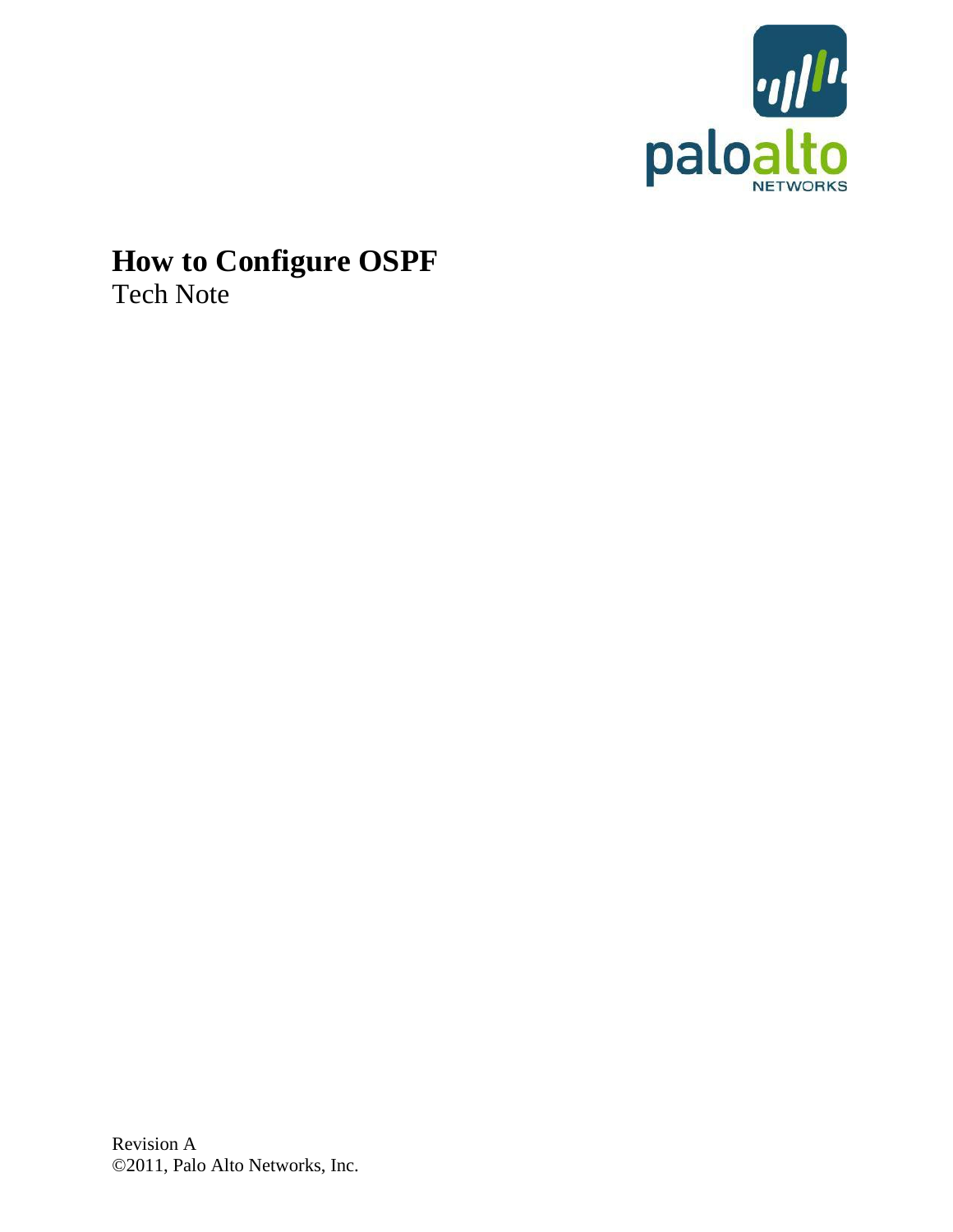This document gives step by step instructions for configuring and testing OSPF using Palo Alto Networks devices in both an Active/Passive and Active/Active scenario. The configuration examples that follow were performed on devices running PAN-OS 4.0.

## **Typical Topology**

A common architecture for a datacenter edge utilizes BGP at the internet border and OSPF down to the access layer. Integrating a security solution into this model can present many problems, as it often requires breaking the architecture model by introducing Layer 2 elements, proprietary HA protocols, and floating IP addresses, all of which can make troubleshooting and tuning difficult.

Below is a sample diagram of a highly available routed infrastructure for an Internet datacenter. This design uses BGP at the Internet edge and OSPF to the distribution layer.

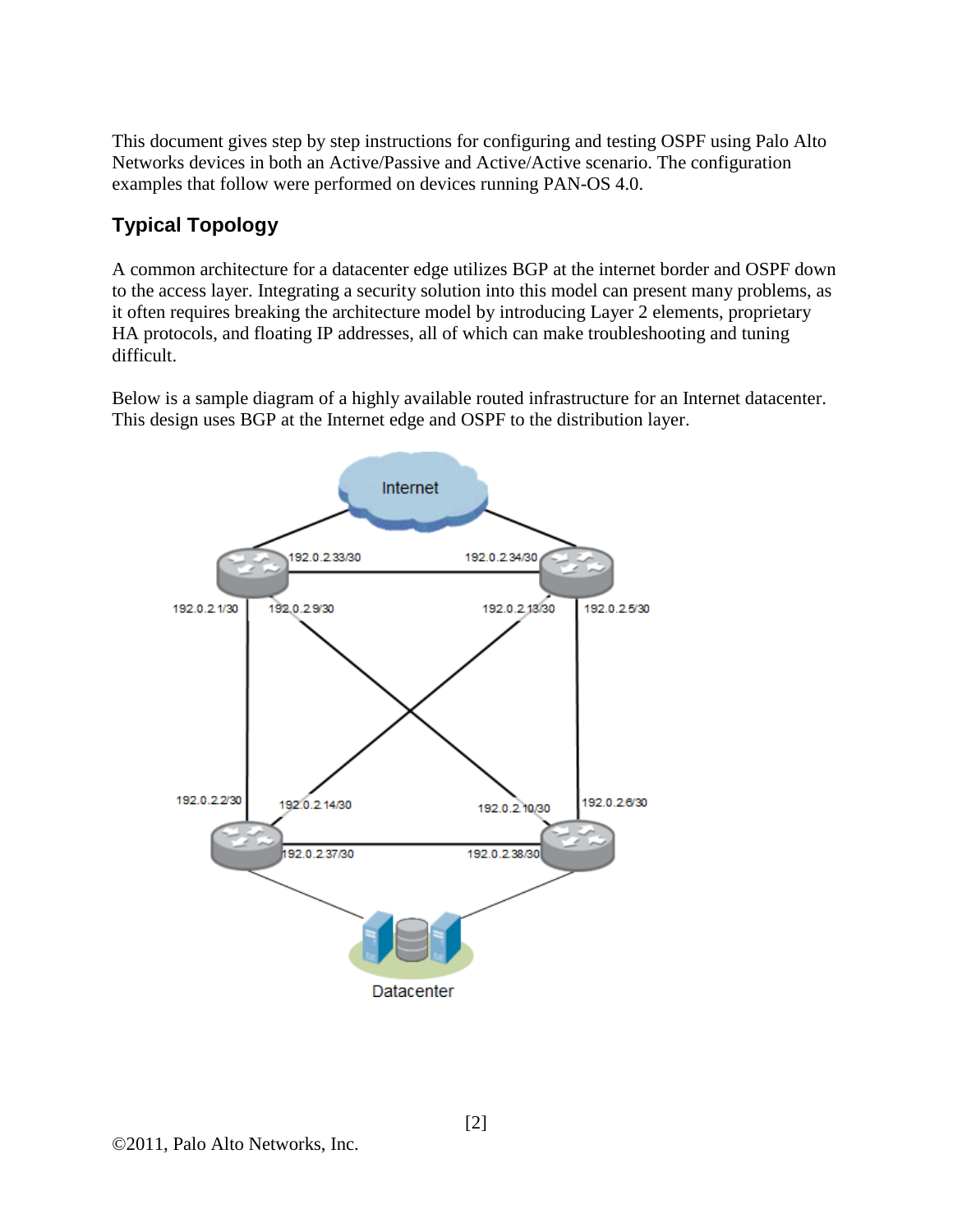#### **Design Objective**

The primary objective of this design is to maintain the existing level of performance and availability without adding complexity. As it is well understood, OSPF is easy to implement and troubleshoot, provides the ability to perform traffic engineering, and has near-universal support among network vendors. By avoiding the addition of any layer 2 elements or new proprietary failover mechanisms, we can minimize the operational impact for both the network and security engineers

To meet these design objectives, Palo Alto Networks Next Generation Firewalls can be integrated with the existing OSPF architecture as an additional HA hop.

This document will discuss two scenarios:

**Scenario 1:** OSPF [with Active/Passive High Availability](#page-3-0) **Scenario 2: OSPF** [with Active/Active High Availability](#page-11-0)

#### **Preparation Steps**

- You should have two Palo Alto Networks devices that will be used in the HA pair that are the same model and have the same version of the PAN-OS.
- You will need the following information:
	- o IP addresses for your interfaces
	- o IP addresses for your HA configuration
	- o Your OSPF area number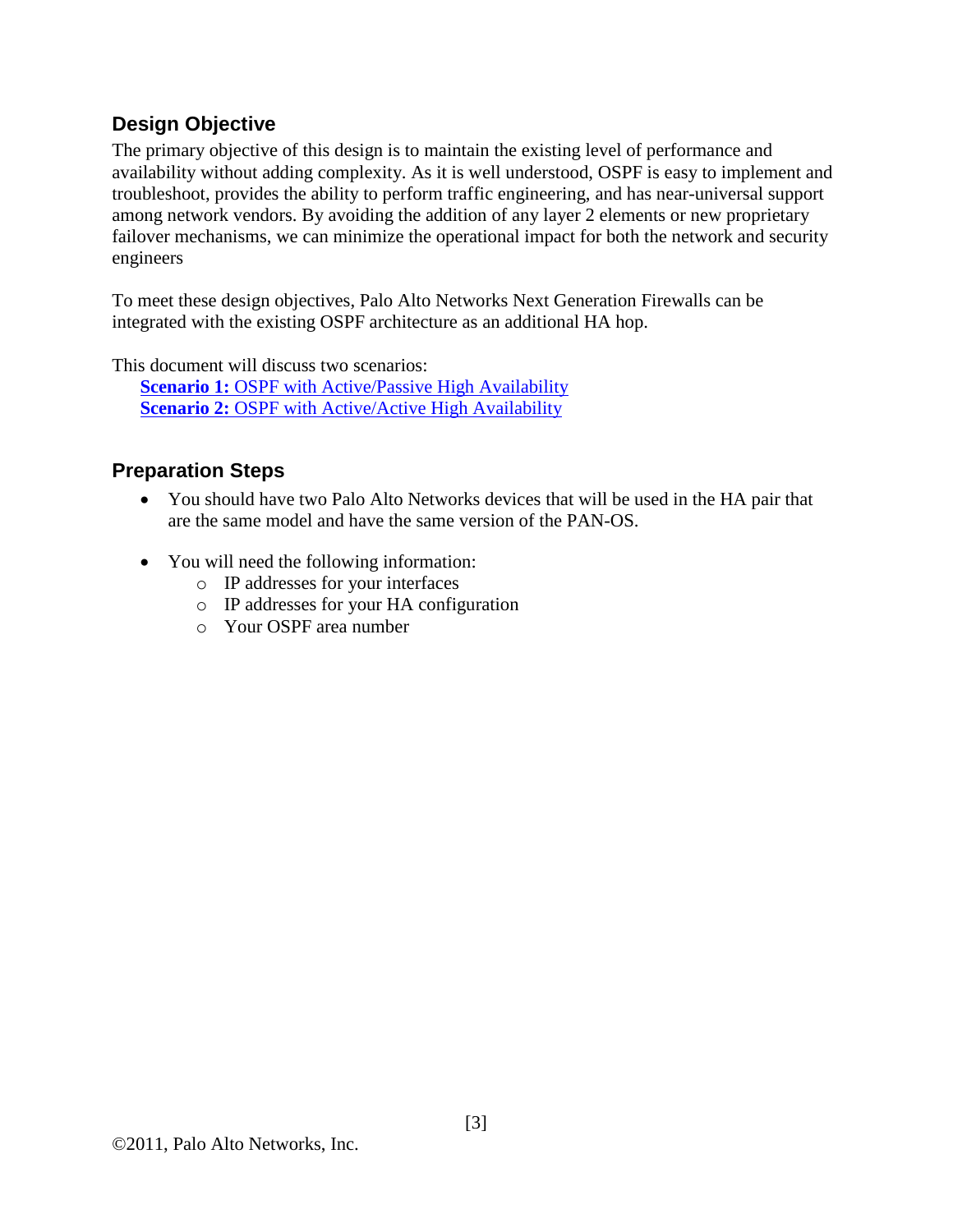#### <span id="page-3-0"></span>**Scenario 1: OSPF with Active/Passive High Availability**

The following is a diagram of what will be implemented for scenario #1:



**Note**: In the above scenario, floating static routes should be configured on the upstream and downstream routers, to prevent a firewall failure from being noticed by users. For example, the upstream router would have a route to the datacenter networks that shows the following:

| <b>Destination</b> | <b>Interface</b>        | <b>Type</b> | Next Hop   Next Hop<br>Value | <b>Admin</b><br><b>Distance</b> |
|--------------------|-------------------------|-------------|------------------------------|---------------------------------|
| 10.0.0.0/8         | ethernet <sub>1/2</sub> | <b>ID</b>   | 192.0.2.3                    | 240                             |

Notice that the cost of this route is set to a higher value than the OSPF route for the same destination network. Same would be true on the internal routers, configure a route as follows:

| <b>Destination</b> | <b>Interface</b> | Next Hop   Next Hop<br><b>Type</b> | Value      | <b>Admin</b><br><b>Distance</b> |
|--------------------|------------------|------------------------------------|------------|---------------------------------|
| 0.0.0.0/0          | ethernet1/4      | <b>ID</b>                          | 192.0.2.11 | 240                             |

With these two routes in place, if the active firewall fails, that route will be used during the time needed for OSPF to re-converge. Once OSPF re-converges, the OSPF routes will take effect as designed.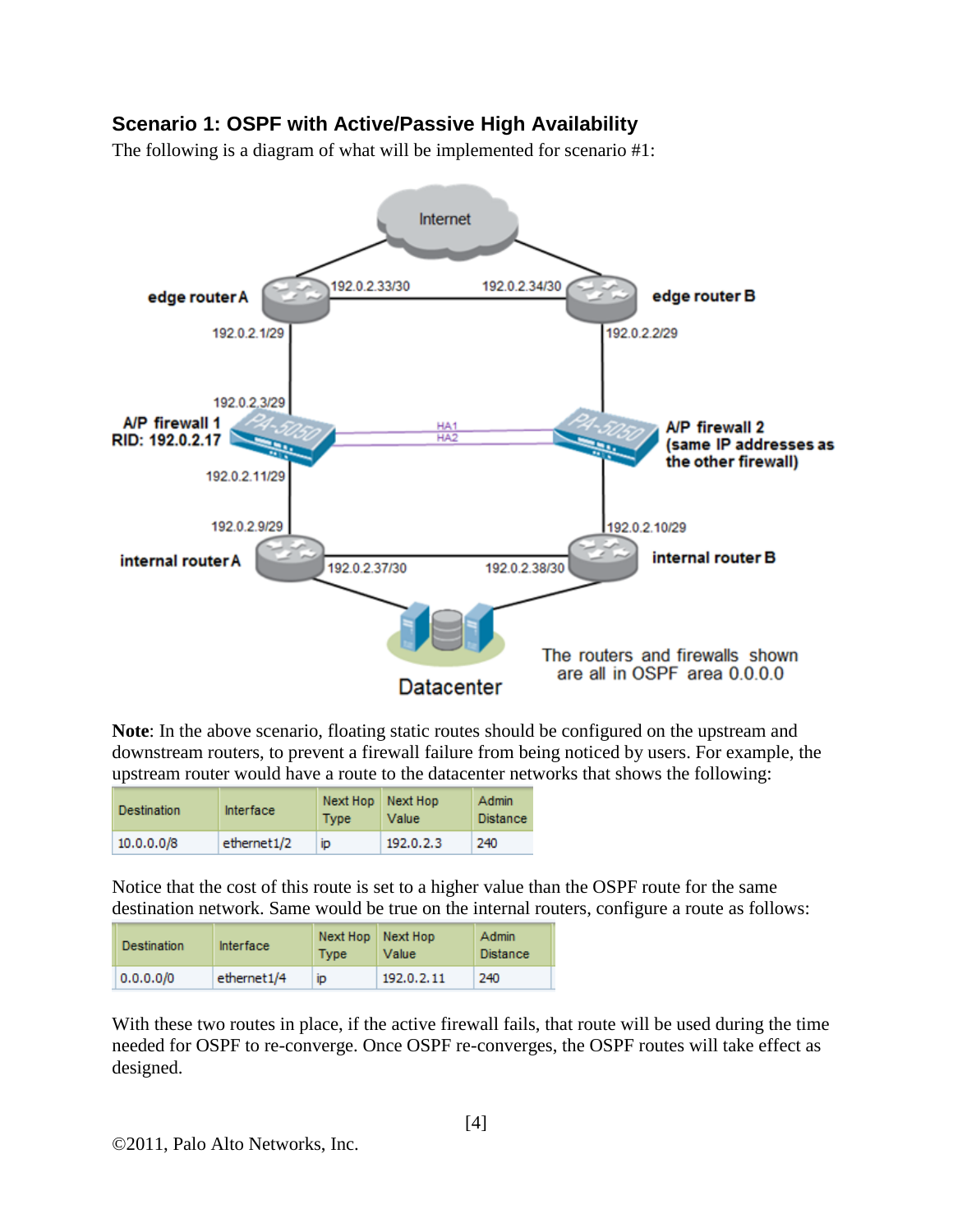#### **Configuration for the Active/Passive Pair**

First, you will configure the zones, interfaces, policies, as well as HA.

1. On the first firewall, go to the Network tab-> Zones screen. Create zones for the internal and external interfaces. This will be the same configuration for each firewall in the pair as follows:

| Name           | <b>Type</b> | Interfaces / Virtual<br><b>Systems</b> |
|----------------|-------------|----------------------------------------|
| L3-<br>trust   | layer3      | ethernet1/2                            |
| L3-<br>untrust | layer3      | ethernet1/1                            |

2. On the Network tab -> Interfaces screen, configure the interfaces as appropriate. An example configuration follows:

| Interface   | Interface<br>Type | Management<br>Profile | Link<br><b>State</b> | <b>IP Address</b>              | Virtual<br>Router | Tag              | VLAN/<br>Virtual<br>Wire | Security<br>Zone |
|-------------|-------------------|-----------------------|----------------------|--------------------------------|-------------------|------------------|--------------------------|------------------|
| ethernet1/1 | L <sub>3</sub>    | allow all             | <b>Turl</b>          | 192.0.2.3/29                   |                   | default Untagged |                          | $L3-$<br>untrust |
| ethernet1/2 | L <sub>3</sub>    | allow all             | <b>Time</b>          | 192.0.2.11/29 default Untagged |                   |                  |                          | L3-trust         |

**Note:** The device being used in this example has built-in HA interfaces, therefore no traffic ports were configured as interface type "HA". If the device you are configuring does not have built-in HA interfaces, you must configure two interfaces to be type "HA".

3. On the Policies tab -> Security screen, configure policies as you see fit. In this example, all traffic is allowed through the device as follows:

|       |      | <b>Source</b> |     |     | <b>Destination</b> |             |         |        |         |
|-------|------|---------------|-----|-----|--------------------|-------------|---------|--------|---------|
| Name  | Zone | Address User  |     |     | Zone Address       | Application | Service | Action | Profile |
| rule1 | any  | any           | any | any | any                | any         | any     |        | none    |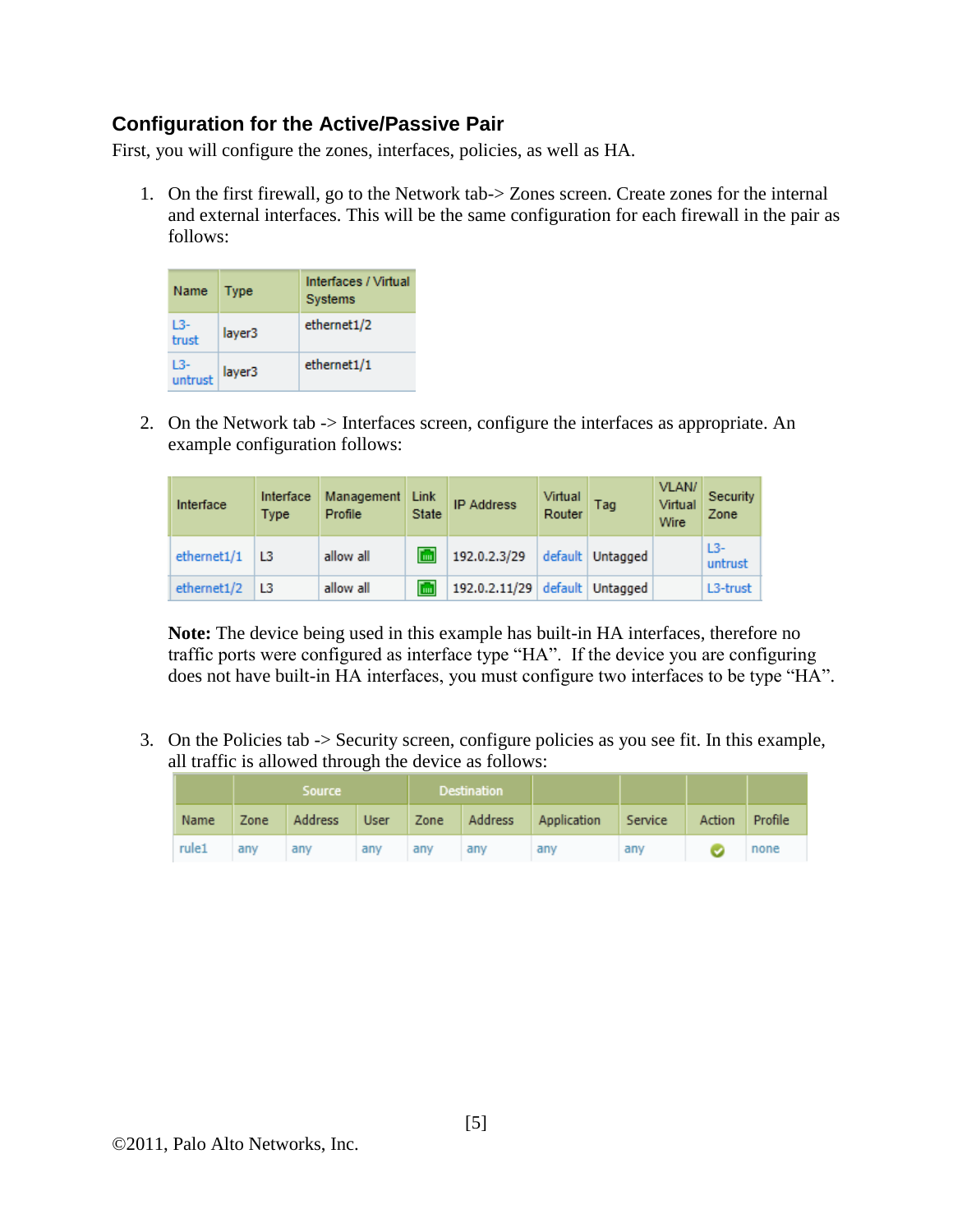4. Now configure the devices as an Active/Passive HA pair. For these steps, refer to the following article on Active/Passive HA in the Palo Alto Networks Knowledgebase: <https://live.paloaltonetworks.com/docs/DOC-1160>

| Setup                               |                             |                                   | Edit                     | <b>Election Settings</b> |                                         |                                         | Edit   |
|-------------------------------------|-----------------------------|-----------------------------------|--------------------------|--------------------------|-----------------------------------------|-----------------------------------------|--------|
|                                     | HA Enabled ↓                |                                   |                          |                          |                                         | Device Priority 100                     |        |
|                                     | Group ID 1                  |                                   |                          |                          |                                         | Heartbeat Backup X                      |        |
|                                     | <b>Description</b>          |                                   |                          |                          |                                         | Preemptive X                            |        |
|                                     |                             | Mode active-passive               |                          |                          |                                         | Preemption Hold Time (min) 1            |        |
|                                     | Peer HA IP Address 10.1.1.1 |                                   |                          |                          |                                         | Promotion Hold Time (ms) 2000           |        |
| Peer HA IP Backup Address           |                             |                                   |                          |                          |                                         | Hello Interval (ms) 1000                |        |
|                                     | Config Sync ↓               |                                   |                          |                          |                                         | Heartbeat Interval (ms) 1000            |        |
|                                     |                             |                                   |                          |                          |                                         | Maximum No. of Flaps 3                  |        |
|                                     |                             |                                   |                          |                          |                                         | Monitor Fail Hold Up Time (ms) 0        |        |
|                                     |                             |                                   |                          |                          |                                         | Additional Master Hold Up Time (ms) 500 |        |
| <b>Control Link</b>                 |                             |                                   | Edit                     | <b>Data Link</b>         |                                         |                                         | Edit   |
|                                     | Primary                     |                                   | Backup                   |                          |                                         | Primary                                 | Backup |
|                                     | Port dedicated-ha1          |                                   |                          |                          |                                         | Port dedicated-ha2                      |        |
| IP Address 10.1.1.2                 |                             |                                   |                          |                          | <b>IP Address</b>                       |                                         |        |
|                                     | Netmask 255.255.255.0       |                                   |                          |                          | Netmask                                 |                                         |        |
| Gateway                             |                             |                                   |                          |                          | Gateway                                 |                                         |        |
| Link Speed (Mbps)                   |                             |                                   |                          |                          | Link Speed (Mbps)                       |                                         |        |
| <b>Link Duplex</b>                  |                             |                                   |                          |                          | <b>Link Duplex</b>                      |                                         |        |
| Encryption Enabled X                |                             |                                   |                          |                          | <b>State Synchronization</b><br>Enabled |                                         |        |
| Monitor Hold Time (ms) 3000         |                             |                                   |                          |                          | Transport ethernet                      |                                         |        |
| <b>Active Passive Configuration</b> |                             |                                   | Edit                     |                          |                                         |                                         |        |
| <b>Passive Link State</b>           |                             | Monitor Fail Hold Down Time (min) |                          |                          |                                         |                                         |        |
| shutdown<br>1                       |                             |                                   |                          |                          |                                         |                                         |        |
| <b>Path Monitoring</b>              |                             |                                   |                          |                          |                                         |                                         | Edit   |
| Enabled X                           |                             |                                   |                          |                          |                                         |                                         |        |
| <b>Failure Condition</b>            |                             |                                   |                          |                          |                                         |                                         |        |
| <b>Path Groups</b>                  |                             |                                   |                          |                          |                                         |                                         |        |
| Name                                | <b>Type</b>                 | Enabled                           | <b>Failure Condition</b> |                          | Source IP                               | <b>Destination IP's</b>                 |        |
| <b>Link Monitoring</b>              |                             |                                   |                          |                          |                                         |                                         | Edit   |
| Enabled $\blacktriangledown$        |                             |                                   |                          |                          |                                         |                                         |        |
| Failure Condition any               |                             |                                   |                          |                          |                                         |                                         |        |
| <b>Link Groups</b>                  |                             |                                   |                          |                          |                                         |                                         |        |
| Name                                | Enabled                     | <b>Failure Condition</b>          |                          | <b>Interfaces</b>        |                                         |                                         |        |
| v<br>any                            |                             | any                               |                          | ethernet1/1, ethernet1/2 |                                         |                                         |        |

Following is the HA configuration for the first firewall: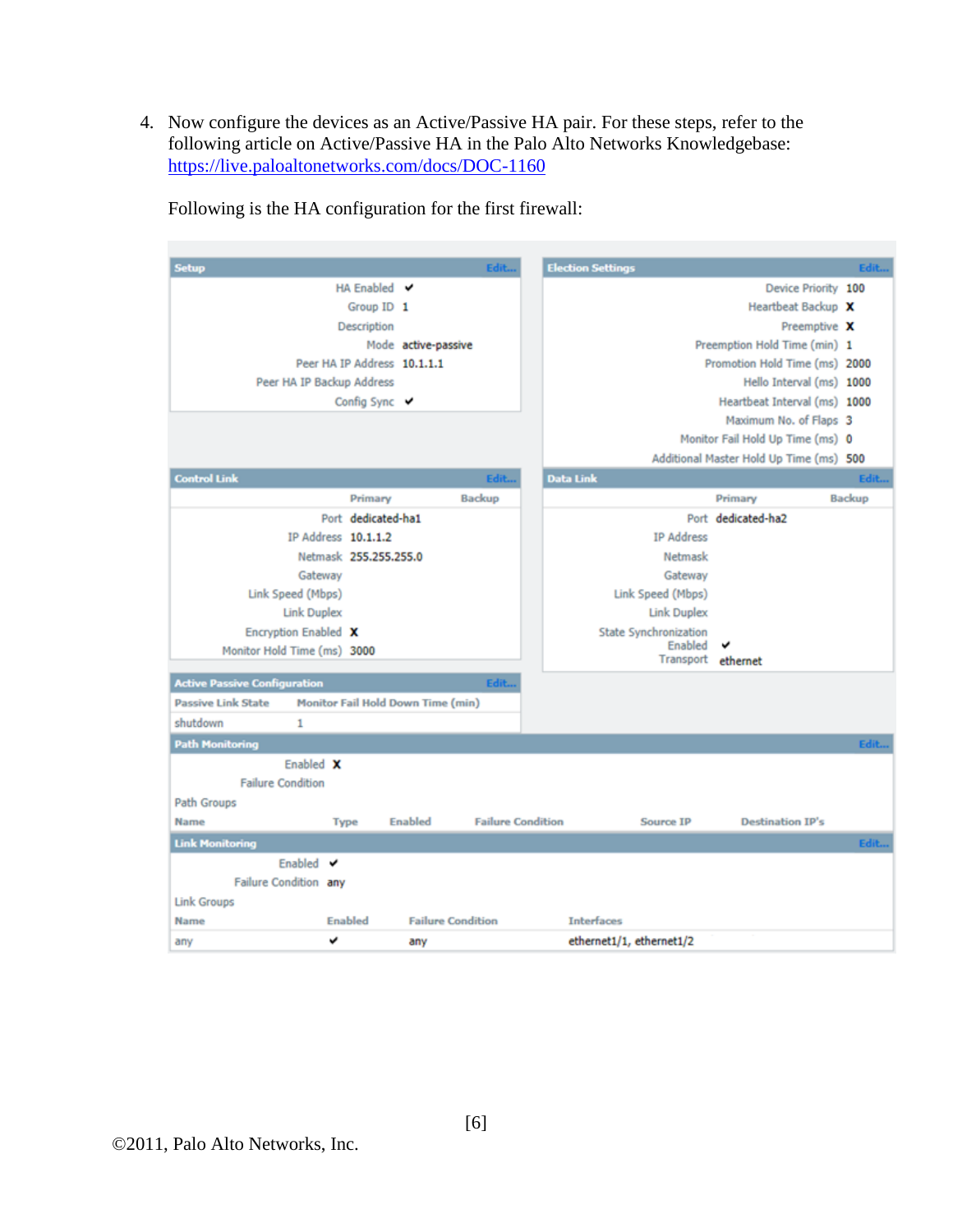| Setup                               | Edit                              | <b>Election Settings</b>                                                | Edit   |
|-------------------------------------|-----------------------------------|-------------------------------------------------------------------------|--------|
| HA Enabled $\vee$                   |                                   | Device Priority 100                                                     |        |
|                                     | Group ID 1                        | Heartbeat Backup X                                                      |        |
| Description                         |                                   | Preemptive X                                                            |        |
|                                     | Mode active-passive               | Preemption Hold Time (min) 1                                            |        |
| Peer HA IP Address 10.1.1.2         |                                   | Promotion Hold Time (ms) 2000                                           |        |
| Peer HA IP Backup Address           |                                   | Hello Interval (ms) 1000                                                |        |
| Config Sync ↓                       |                                   | Heartbeat Interval (ms) 1000                                            |        |
|                                     |                                   | Maximum No. of Flaps 3                                                  |        |
|                                     |                                   | Monitor Fail Hold Up Time (ms) 0                                        |        |
|                                     |                                   | Additional Master Hold Up Time (ms) 500                                 |        |
| <b>Control Link</b>                 | Edit                              | <b>Data Link</b>                                                        | Edit   |
| Primary                             | <b>Backup</b>                     | Primary                                                                 | Backup |
| Port dedicated-ha1                  |                                   | Port dedicated-ha2                                                      |        |
| IP Address 10.1.1.1                 |                                   | <b>IP Address</b>                                                       |        |
| Netmask 255.255.255.0               |                                   | Netmask                                                                 |        |
| Gateway                             |                                   | Gateway                                                                 |        |
| Link Speed (Mbps)                   |                                   | Link Speed (Mbps)                                                       |        |
| <b>Link Duplex</b>                  |                                   | <b>Link Duplex</b>                                                      |        |
| Encryption Enabled X                |                                   | <b>State Synchronization</b><br>Enabled<br>◡                            |        |
| Monitor Hold Time (ms) 3000         |                                   | Transport ethernet                                                      |        |
| <b>Active Passive Configuration</b> | Edit                              |                                                                         |        |
| <b>Passive Link State</b>           | Monitor Fail Hold Down Time (min) |                                                                         |        |
| shutdown<br>1                       |                                   |                                                                         |        |
| <b>Path Monitoring</b>              |                                   |                                                                         | Edit   |
| Enabled X                           |                                   |                                                                         |        |
| <b>Failure Condition</b>            |                                   |                                                                         |        |
| <b>Path Groups</b>                  |                                   |                                                                         |        |
| Name<br><b>Type</b>                 | Enabled                           | <b>Failure Condition</b><br><b>Destination IP's</b><br><b>Source IP</b> |        |
| <b>Link Monitoring</b>              |                                   |                                                                         | Edit   |
| Enabled $\vee$                      |                                   |                                                                         |        |
| Failure Condition any               |                                   |                                                                         |        |
| <b>Link Groups</b>                  |                                   |                                                                         |        |
| Enabled<br>Name                     | <b>Failure Condition</b>          | <b>Interfaces</b>                                                       |        |
| v<br>any                            | any                               | ethernet1/1, ethernet1/2                                                |        |

HA configuration for the second firewall:

**Note**: For faster failover times, it is recommended that you configure the passive link state to "auto".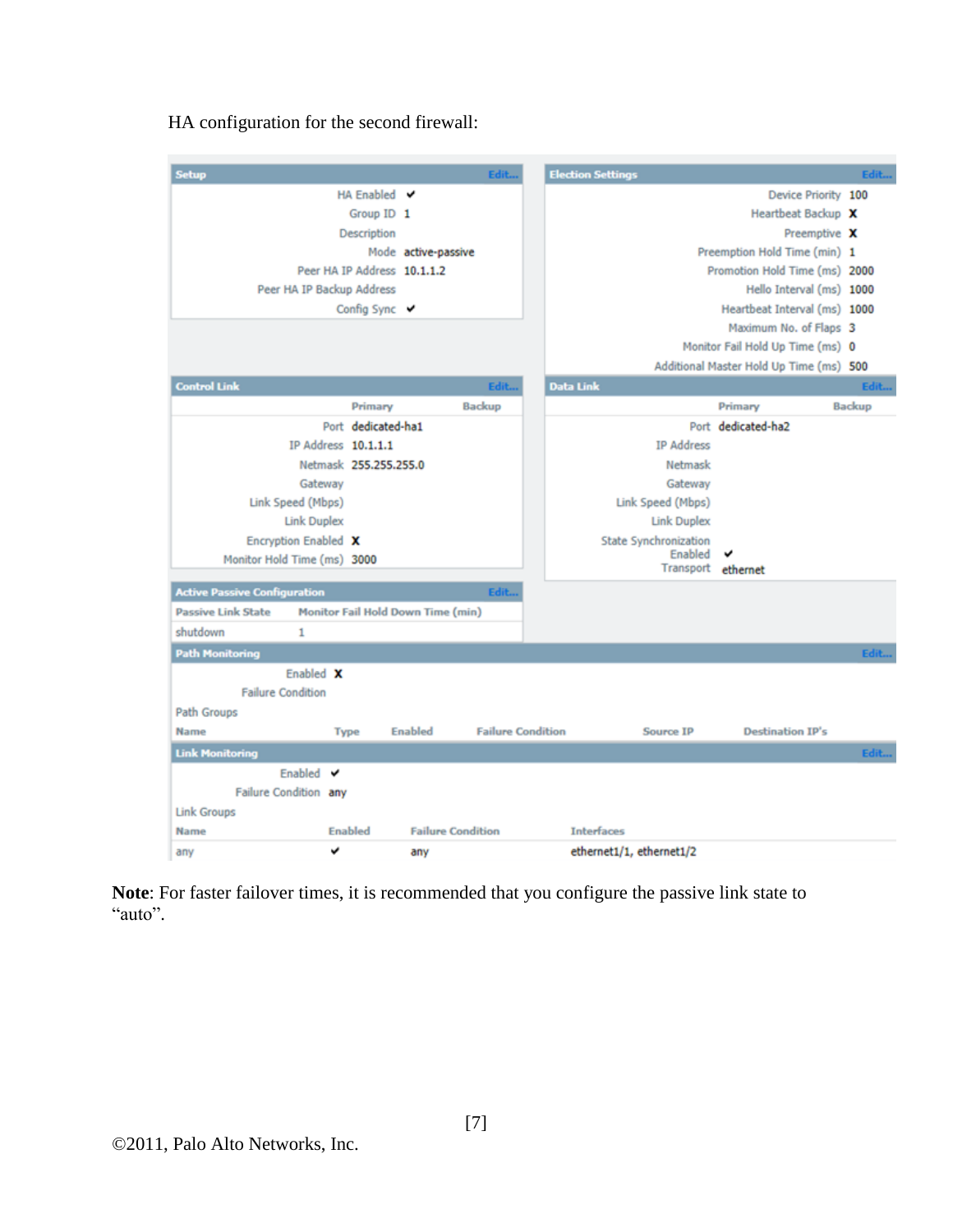- 5. Commit the configuration.
- 6. Confirm that one device becomes active and the other device becomes passive. Also, push the configuration from one device to the other to sync the configurations of the HA pair. Here is a view of the High Availability widget from the Dashboard screen of each device:



If you have problems with High Availability, check the system log for errors.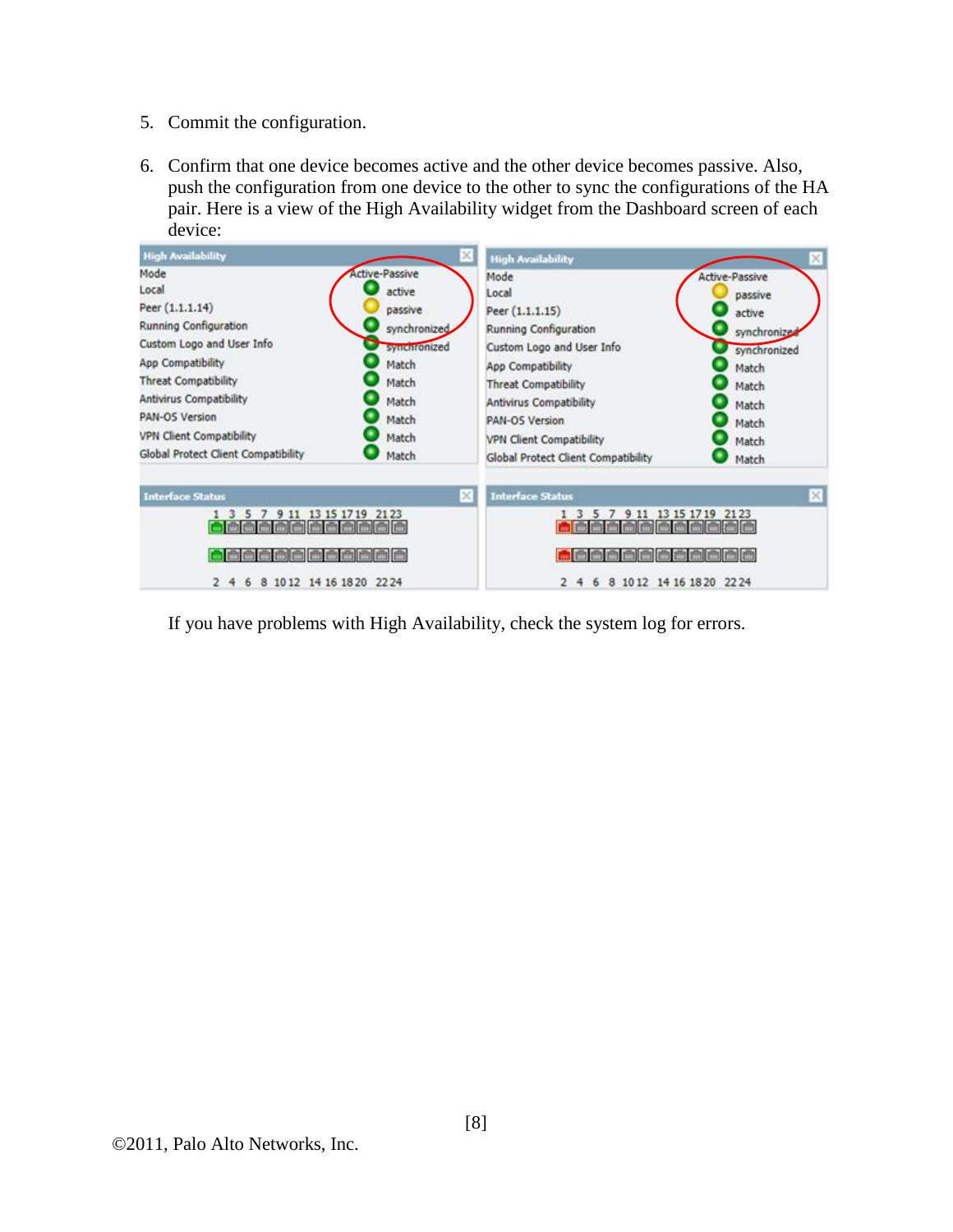Next, you will configure OSPF.

7. On one of the firewalls, go to the Network tab-> Virtual Routers screen. Edit the virtual router. On the OSPF tab, enable OSPF, configure the Router ID, and create a new OSPF area by entering the appropriate area ID. In this example, area ID 0.0.0.0 is used.

| <b>General   Redistribution Profiles   RIP  </b> | <b>OSPF</b><br><b>BGP</b>   |                                           |     |     |
|--------------------------------------------------|-----------------------------|-------------------------------------------|-----|-----|
| $\overline{\mathbf{v}}$<br><b>Enable</b>         | <b>Export Rules</b>         |                                           |     |     |
|                                                  | Name                        | Path Type                                 | Tag |     |
| <b>Reject Default Route</b>                      |                             |                                           |     |     |
| V<br><b>Allow Redist Default Route</b>           |                             |                                           |     |     |
| Router ID 192.0.2.17<br>IP Address               |                             |                                           |     |     |
| <b>RFC 1583 Compatibility</b>                    |                             |                                           |     | Add |
| Areas                                            | 0.0.0.0<br>Area Id          | <b>IP Address</b>                         |     |     |
|                                                  |                             | <b>Type Ranges Interface Virtual Link</b> |     |     |
|                                                  | Normal $\blacktriangledown$ |                                           |     |     |
|                                                  |                             |                                           |     |     |

8. In the Area ID portion of the above screen, click on the Interface tab. Add all interfaces which you want to send/receive OSPF messages. In this example, all 4 traffic interfaces will be added. Configure the link type as "p2p", since there is no need for a DR or BDR to be selected on that path. Once you add all the interfaces, click "Done" to complete the process of adding the area.<br>Area Id  $\left| \right|$  0.0.0.0 **TD Address** 

| Hello Interval: 10<br>Dead Counts: 4<br>ethernet1/1<br>✓<br>1<br>10<br>p2p<br>Retransmit Intervals: 5<br>Transit Delay: 1 |   |
|---------------------------------------------------------------------------------------------------------------------------|---|
|                                                                                                                           | ⊠ |
| Hello Interval: 10<br>Dead Counts: 4<br>ethernet1/2<br>10<br>1<br>✓<br>p2p<br>Retransmit Intervals: 5<br>Transit Delay: 1 | ⊠ |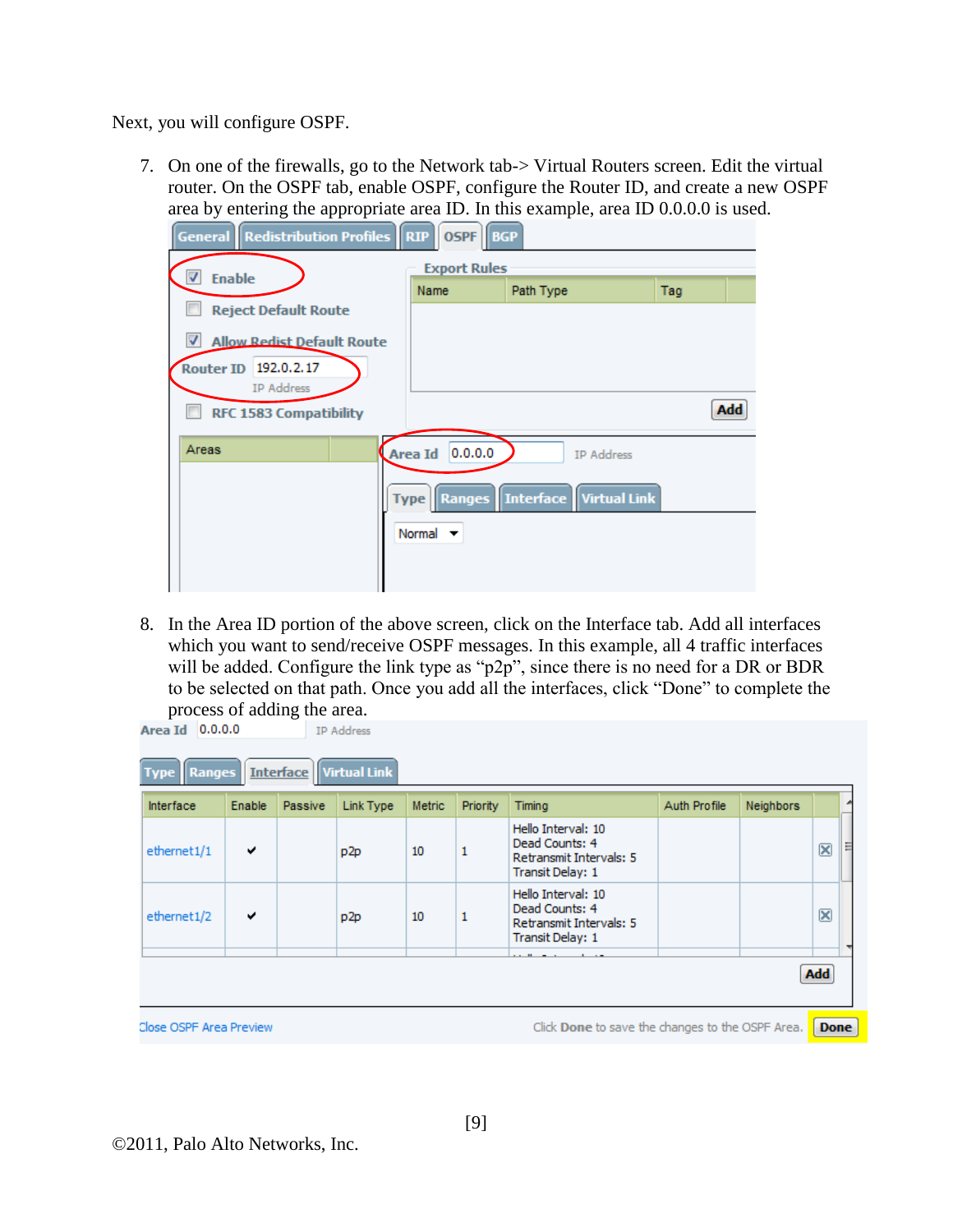- 9. Commit the configuration on that device. During the commit process, the configuration will be synchronized with the other device.
- 10. Confirm that your OSPF peers are communicating with each other. On the active firewall, go to the Network tab -> Virtual Router screen and click on "More Runtime Stats":

| Name    | Interfaces                 | <b>RIP</b> | <b>OSPF</b>                                                                                                     |                         | <b>BGP</b> |                                     |
|---------|----------------------------|------------|-----------------------------------------------------------------------------------------------------------------|-------------------------|------------|-------------------------------------|
| default | ethernet1/1<br>ethernet1/2 |            | Enabled<br>Area Count<br>Subnet Count<br>Neighbor Count 2<br>Virtual Link<br>Count<br>Virtual Neighbor<br>Count | ✔<br>2<br>0<br>$\bf{0}$ |            | <b>More Runtime</b><br><b>Stats</b> |

On the Routing tab, look for routes that were learned via OSPF ("O" flag). Routes that are inactive will not have the letter "A" in the Flags column.

| Routing RIP OSPF BGP |                 |               |                |      |                         |
|----------------------|-----------------|---------------|----------------|------|-------------------------|
| <b>Destination</b>   | <b>Next Hop</b> | <b>Metric</b> | Flags          | Age  | <b>Interface</b>        |
| 10.2.1.0/24          | 192.0.2.9       | 30            | A Oi           | 2911 | ethernet <sub>1/2</sub> |
| 192.0.2.0/29         | 0.0.0.0         | 10            | Oi             | 2926 | ethernet1/1             |
| 192.0.2.0/29         | 192.0.2.3       | 0             | A <sub>C</sub> |      | ethernet1/1             |
| 192.0.2.3/32         | 0.0.0.0         | 0             | A <sub>H</sub> |      |                         |
| 192.0.2.8/29         | 0.0.0.0         | 10            | Oi             | 2926 | ethernet1/2             |
| 192.0.2.8/29         | 192.0.2.11      | 0             | A <sub>C</sub> |      | ethernet1/2             |
| 192.0.2.11/32        | 0.0.0.0         | 0             | A <sub>H</sub> |      |                         |
| 192.0.2.32/30        | 192.0.2.1       | 20            | A Oi           | 2916 | ethernet1/1             |
| 192.0.2.36/30        | 192.0.2.9       | 20            | A Oi           | 2911 | ethernet <sub>1/2</sub> |

The routing table should also show internal network routes, as well as a default route propagated from the upstream routers.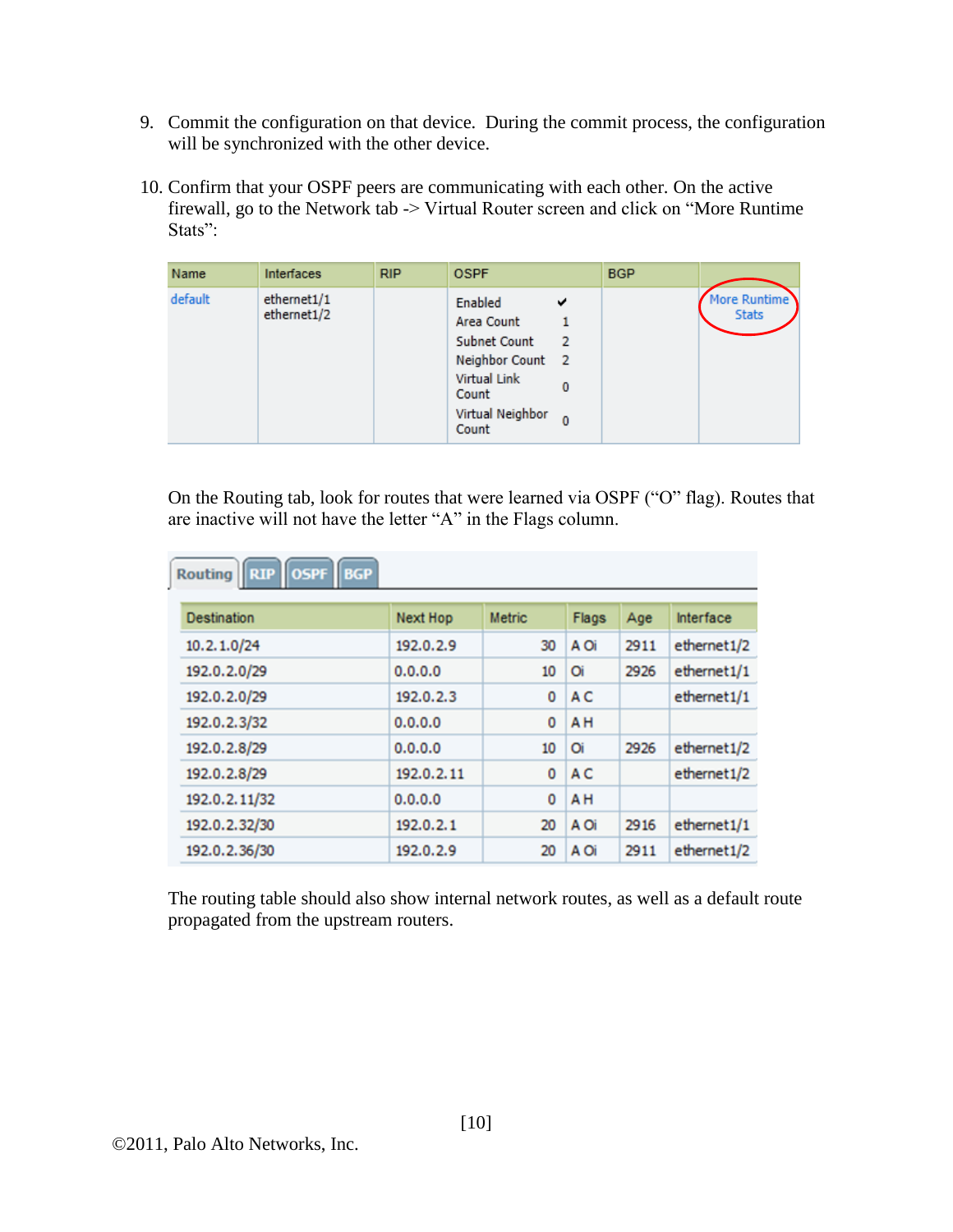11. Also go to OSPF -> Neighbor tab, and confirm the device has OSPF adjacencies established:

| Routing RIP OSPF BGP    |                    |                                                               |         |                   |                    |               |  |
|-------------------------|--------------------|---------------------------------------------------------------|---------|-------------------|--------------------|---------------|--|
|                         |                    | Summary Area Interface Neighbor Virtual Link Virtual Neighbor |         |                   |                    |               |  |
| <b>Neighbor Address</b> | Neighbor Router Id | Local Address Binding                                         | Area Id | Neighbor Priority | Remaining Lifetime | <b>Status</b> |  |
| 192.0.2.1               | 192.0.2.1          | 0.0.0.0                                                       | 0.0.0.0 |                   |                    | full          |  |
| 192.0.2.9               | 192.0.2.18         | 0.0.0.0                                                       | 0.0.0.0 |                   | ЗΧ                 | full          |  |

You can also confirm that the OSPF connections are established by examining the Monitor tab -> System log:

| Receive Time                                            | <b>Type</b> | Severity                | Event                         | Object  | Description                                                                                                                                |
|---------------------------------------------------------|-------------|-------------------------|-------------------------------|---------|--------------------------------------------------------------------------------------------------------------------------------------------|
| 10/13 14:39:49                                          |             | routing   informational | routed-OSPF-<br>neighbor-full | default | OSPF full adjacency established with neighbor.<br>interface ethernet1/2, neighbor router ID<br>192.0.2.18, neighbor IP address 192.0.2.18. |
| 10/13 14:39:49   routing   informational   routed-OSPF- |             |                         | neighbor-full                 | default | OSPF full adjacency established with neighbor.<br>interface ethernet1/1, neighbor router ID<br>192.0.2.1, neighbor IP address 192.0.2.1.   |

- 12. On the upstream router, configure a floating static route to point traffic going to the internal subnet to use the gateway address 192.0.2.3. Configure the Administrative Distance on the static route to be higher than OSPF or other dynamic routing protocols in the network. This floating static route will need to be redistributed upstream, if not done so already.
- 13. On the downstream router, configure a floating static route to point traffic going to the Internet to use the gateway address 192.0.2.11. As in the last step, set a high Administrative Distance and redistribute this route downstream.
- 14. Examine the firewall's routing table. Confirm that the floating static routes from the upstream and downstream routers appear. The floating static routes **will not** have an "A" in the flags column, as those routes are inactive. Those routes are ready to take over in case the OSPF routes disappear.
- 15. At this point, you can test your setup by sending pings through the network. Test with one firewall as the active device, put that device into a "suspended" HA state (Device tab -> High Availability screen), and watch the secondary take over. Confirm that pings flow through the second device. Make the original firewall functional, and fail the second device. Pings should still continue to flow.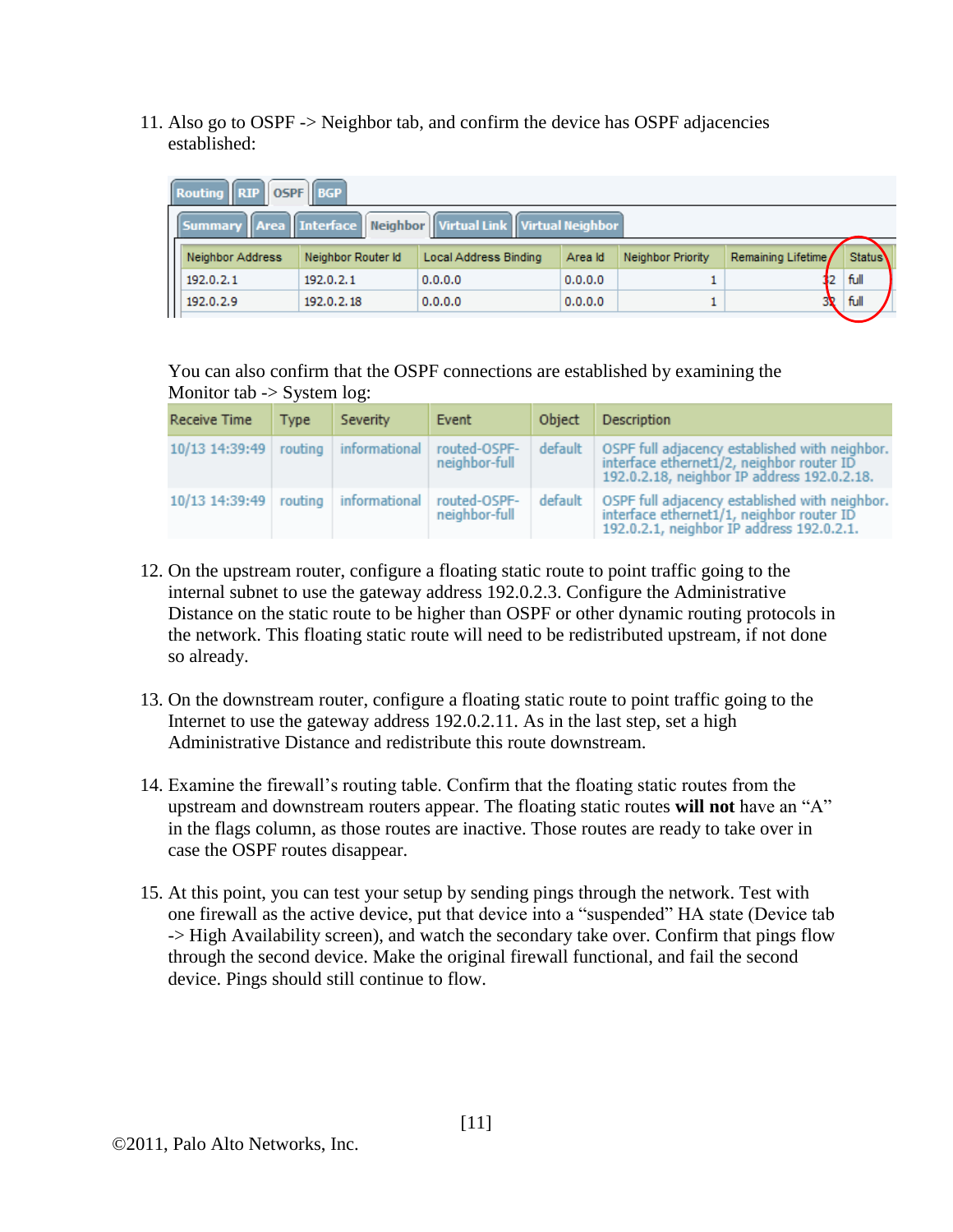### <span id="page-11-0"></span>**Scenario 2: OSPF with Active/Active High Availability**

In this scenario, the firewalls are deployed in Active/Active HA. This design supports asymmetric traffic, traffic engineering, and consistent deterministic failover behavior. In testing, this design proved to be highly resilient and fast to recover. This design can tolerate the loss of any two network connections without degrading performance or availability.



Following is a diagram of what will be implemented:

You should set the link costs such that certain routes will be preferred over other routes. The link costs are specified to keep the traffic routing symmetric. This also simplifies troubleshooting, packet captures, and firewall log monitoring.

**Note:** Floating IP addresses ("Virtual Address") are typically used when the firewall is adjacent to end hosts. In this scenario, the firewall is directly connected to routers, so floating IP addresses are not used.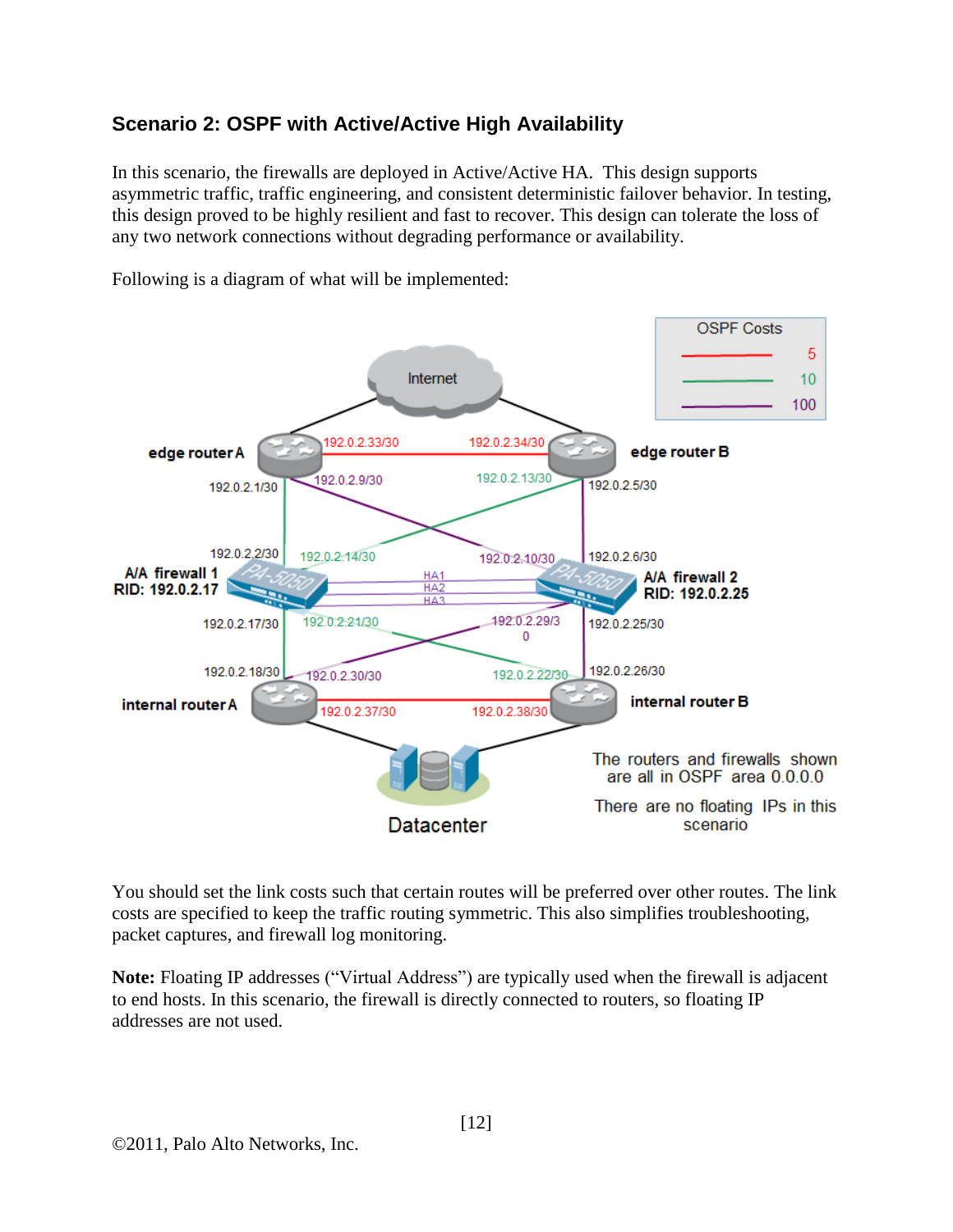#### **Configuration for the Active/Active Pair**

In steps 1 - 7 you will configure the zones, interfaces, policies, as well as HA.

1. On the Network tab-> Zones screen of each firewall, create zones for the internal and external interfaces. This will be the same configuration for each firewall in the pair as follows:

| Name           | Type               | Interfaces / Virtual Systems |
|----------------|--------------------|------------------------------|
| L3-<br>trust   | layer <sub>3</sub> | ethernet1/2<br>ethernet1/4   |
| $\frac{L3}{L}$ | layer3             | ethernet1/1<br>ethernet1/3   |

2. On the Network tab -> Interfaces screen, configure the interfaces as appropriate. Following are examples. The device shown has built-in HA1 and HA2 interfaces, and so a traffic port must be configured to be interface type HA (ethernet 1/12 in the example below). If your device does not have built-in HA interfaces, you must configure three traffic interfaces to be interface type HA, as those will be used for the HA1, HA2, and HA3 links.

Interface configuration of the first firewall:

| Interface    | Interface<br><b>Type</b> | Management<br>Profile | Link<br><b>State</b> | <b>IP Address</b> | Virtual<br>Router | Tag      | <b>VLAN/</b><br><b>Virtual</b><br>Wire | <b>Security</b><br>Zone |
|--------------|--------------------------|-----------------------|----------------------|-------------------|-------------------|----------|----------------------------------------|-------------------------|
| ethernet1/1  | L3                       | allow all             | $\overline{\rm{Im}}$ | 192.0.2.2/30      | default           | Untagged |                                        | $L3-$<br>untrust        |
| ethernet1/2  | L3                       | allow all             | $\overline{\rm{Im}}$ | 192.0.2.17/30     | default           | Untagged |                                        | L3-trust                |
| ethernet1/3  | L3                       | allow all             | $\overline{\rm{Im}}$ | 192.0.2.14/30     | default           | Untagged |                                        | $13-$<br>untrust        |
| ethernet1/4  | L3                       | allow all             | $\overline{\rm{Im}}$ | 192.0.2.21/30     | default           | Untagged |                                        | L3-trust                |
| ethernet1/5  |                          |                       | 画                    |                   |                   | Untagged |                                        | none                    |
| ethernet1/6  |                          |                       | 画                    |                   |                   | Untagged |                                        | none                    |
| ethernet1/7  |                          |                       | 画                    |                   |                   | Untagged |                                        | none                    |
| ethernet1/8  |                          |                       | 面                    |                   |                   | Untagged |                                        | none                    |
| ethernet1/9  |                          |                       | 画                    |                   |                   | Untagged |                                        | none                    |
| ethernet1/10 |                          |                       | <b>Time</b>          |                   |                   | Untagged |                                        | none                    |
| ethernet1/11 |                          |                       | 画                    |                   |                   | Untagged |                                        | none                    |
| ethernet1/12 | <b>HA</b>                |                       | $\overline{\rm{Im}}$ |                   |                   | Untagged |                                        |                         |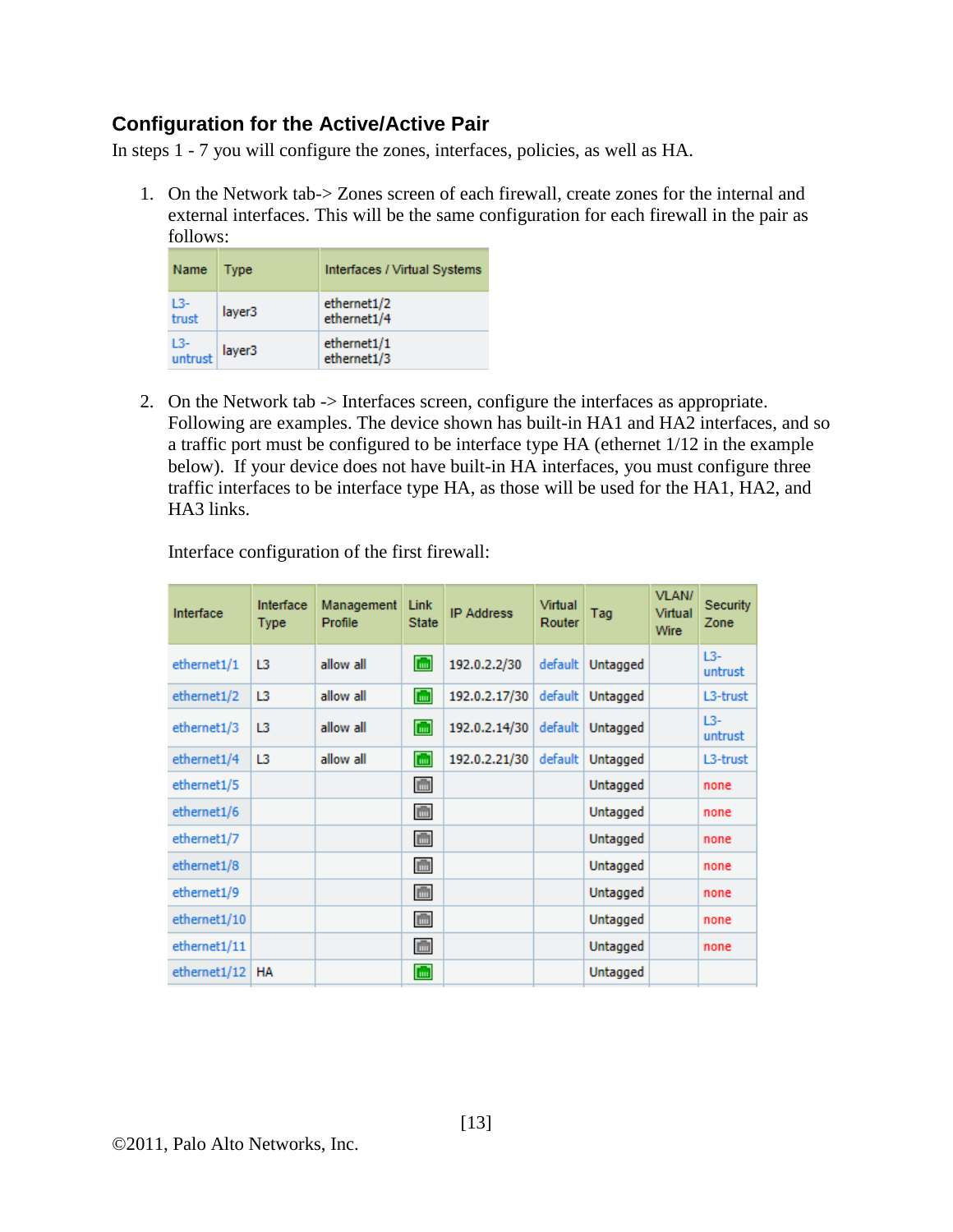| Interface    | Interface<br>Type | Management<br>Profile | Link<br><b>State</b> | <b>IP Address</b> | Virtual<br>Router | Tag              | VLAN/<br>Virtual<br>Wire | Security<br>Zone |
|--------------|-------------------|-----------------------|----------------------|-------------------|-------------------|------------------|--------------------------|------------------|
| ethernet1/1  | L3                | allow all             | $\boxed{m}$          | 192.0.2.6/30      | default           | Untagged         |                          | $L3-$<br>untrust |
| ethernet1/2  | L <sub>3</sub>    | allow all             | $\boxed{m}$          | 192.0.2.25/30     | default           | Untagged         |                          | L3-trust         |
| ethernet1/3  | L3                | allow all             | $\boxed{m}$          | 192.0.2.10/30     |                   | default Untagged |                          | $L3-$<br>untrust |
| ethernet1/4  | L3                | allow all             | $\Box$               | 192.0.2.29/30     | default           | Untagged         |                          | L3-trust         |
| ethernet1/5  |                   |                       | 圇                    |                   |                   | Untagged         |                          | none             |
| ethernet1/6  |                   |                       | 面                    |                   |                   | Untagged         |                          | none             |
| ethernet1/7  |                   |                       | Ō                    |                   |                   | Untagged         |                          | none             |
| ethernet1/8  |                   |                       | 面                    |                   |                   | Untagged         |                          | none             |
| ethernet1/9  |                   |                       | 画                    |                   |                   | Untagged         |                          | none             |
| ethernet1/10 |                   |                       | Ō                    |                   |                   | Untagged         |                          | none             |
| ethernet1/11 |                   |                       | 画                    |                   |                   | Untagged         |                          | none             |
| ethernet1/12 | HA                |                       | $\Box$               |                   |                   | Untagged         |                          |                  |

Interface configuration of the second firewall: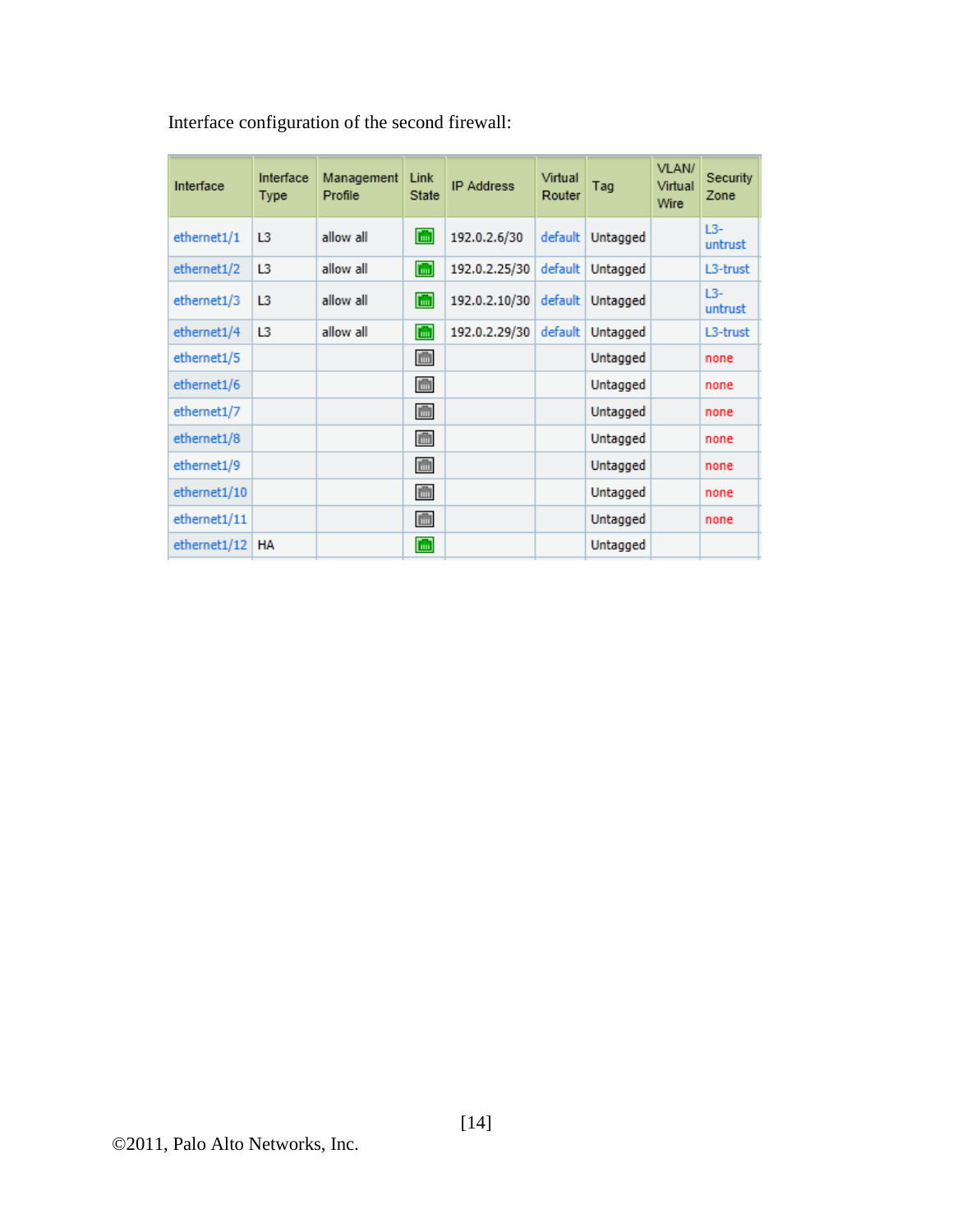3. Now configure HA as Active/Active. For details on the meanings of the settings, refer to the following article on Active/Active HA in the Palo Alto Networks Knowledgebase: <https://live.paloaltonetworks.com/docs/DOC-1765>

**Note:** The path monitoring and link monitoring configurations are not shown below, but you should make sure that you configure those appropriately. Refer to the document above for help on configuring those settings.

| ັ<br><b>Setup</b>                                       |                             | Edit                                     | <b>Election Settings</b> |                                |                                         | Edit          |
|---------------------------------------------------------|-----------------------------|------------------------------------------|--------------------------|--------------------------------|-----------------------------------------|---------------|
|                                                         | HA Enabled V                |                                          |                          |                                | Device Priority 100                     |               |
|                                                         | Group ID 1                  |                                          |                          |                                | Heartbeat Backup X                      |               |
|                                                         | <b>Description</b>          |                                          |                          |                                | Preemptive X                            |               |
|                                                         |                             | Mode active-active                       |                          |                                | Preemption Hold Time (min) 1            |               |
|                                                         | Device Id 0                 |                                          |                          |                                | Promotion Hold Time (ms) 2000           |               |
|                                                         | Peer HA IP Address 10.1.1.1 |                                          |                          |                                | Hello Interval (ms) 1000                |               |
| Peer HA IP Backup Address                               |                             |                                          |                          |                                | Heartbeat Interval (ms) 1000            |               |
|                                                         | Config Sync V               |                                          |                          |                                | Maximum No. of Flaps 3                  |               |
|                                                         |                             |                                          |                          |                                | Monitor Fail Hold Up Time (ms) 0        |               |
|                                                         |                             |                                          |                          |                                | Additional Master Hold Up Time (ms) 500 |               |
| <b>Control Link</b>                                     |                             | Edit                                     | <b>Data Link</b>         |                                |                                         | Edit          |
|                                                         | Primary                     | <b>Backup</b>                            |                          |                                | Primary                                 | <b>Backup</b> |
|                                                         | Port dedicated-ha1          |                                          |                          |                                | Port dedicated-ha2                      |               |
| IP Address 10.1.1.2                                     |                             |                                          |                          | <b>IP Address</b>              |                                         |               |
|                                                         | Netmask 255.255.255.0       |                                          |                          | Netmask                        |                                         |               |
| Gateway                                                 |                             |                                          |                          | Gateway                        |                                         |               |
| Link Speed (Mbps)                                       |                             |                                          |                          | Link Speed (Mbps)              |                                         |               |
| <b>Link Duplex</b>                                      |                             |                                          |                          | <b>Link Duplex</b>             |                                         |               |
| Encryption Enabled X                                    |                             |                                          |                          | <b>State Synchronization</b>   |                                         |               |
| Monitor Hold Time (ms) 3000                             |                             |                                          |                          | Enabled                        | ✔                                       |               |
|                                                         |                             |                                          |                          | Transport ethernet             |                                         |               |
| <b>Active Active Configuration</b>                      |                             |                                          |                          |                                |                                         | Edit          |
| <b>HA3 Packet</b><br><b>HA3 Interface</b><br>Forwarding | <b>VR Sync</b>              | <b>Network Configuration</b><br>QOS Sync |                          | <b>Session Owner Selection</b> | <b>Session Setup</b>                    |               |
| ✓<br>ethernet1/12                                       |                             | x                                        | first-packet             |                                | ip-modulo                               |               |
| <b>Virtual Address</b>                                  |                             |                                          |                          |                                |                                         |               |
| IPv4                                                    |                             |                                          | IP <sub>v6</sub>         |                                |                                         |               |
| <b>Interface</b><br><b>Address</b>                      | <b>Floating</b>             | <b>ARP Load Sharing</b>                  | <b>Address</b>           | <b>Floating</b>                | <b>ARP Load Sharing</b>                 |               |

HA config of the first firewall:

Notice that VR Sync is disabled. This setting is important for this type of configuration since both firewalls will be maintaining their own routing tables independently. This also allows the VR configuration to be unique on both firewalls in the HA pair.

Also notice that a Virtual Address is not configured.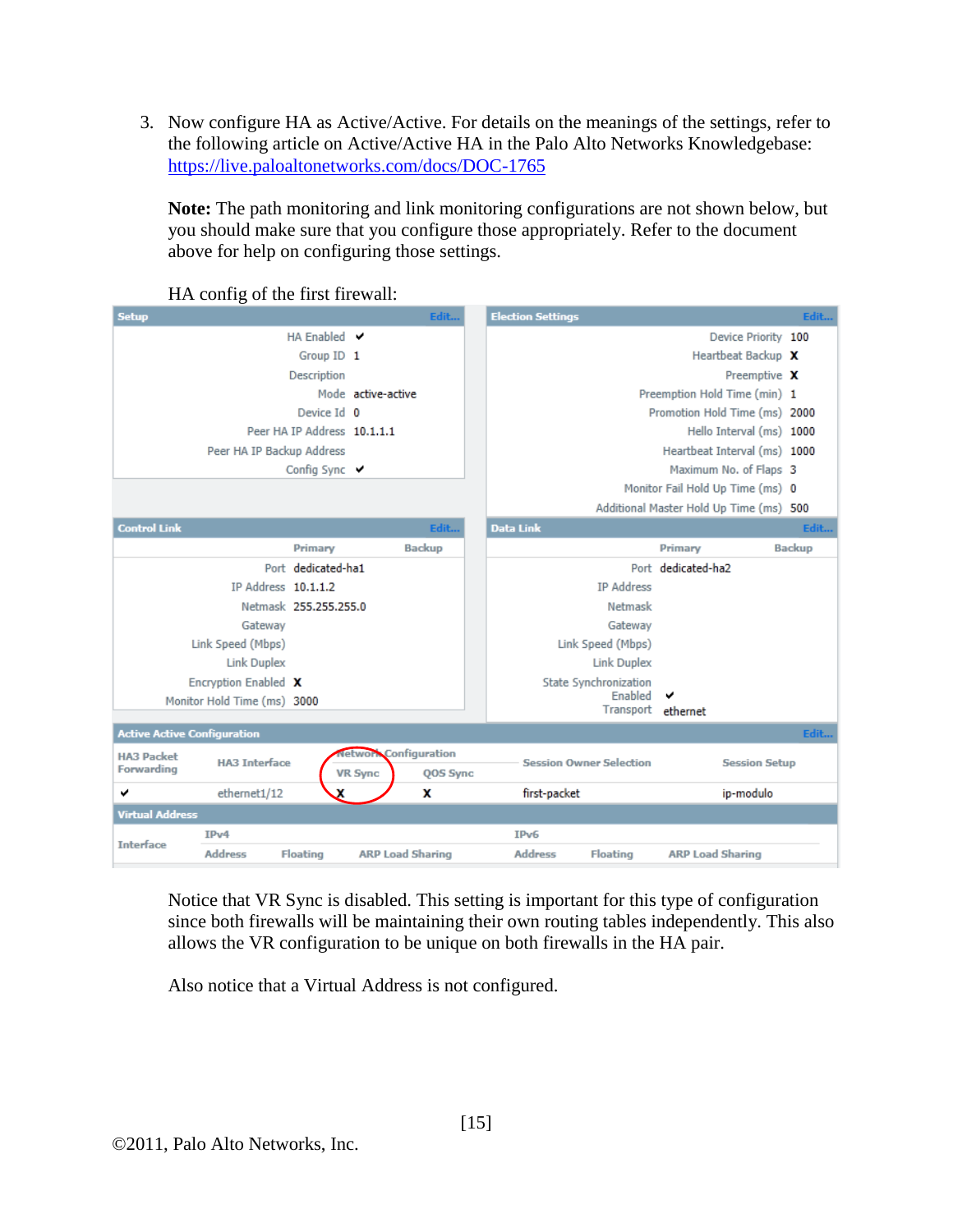#### HA config for the second firewall:

| <b>Setup</b>                       |                             |                                  |                              | Edit          | <b>Election Settings</b> |                                |                                         | Edit          |
|------------------------------------|-----------------------------|----------------------------------|------------------------------|---------------|--------------------------|--------------------------------|-----------------------------------------|---------------|
|                                    |                             | HA Enabled $\blacktriangleright$ |                              |               |                          |                                | Device Priority 100                     |               |
|                                    |                             | Group ID 1                       |                              |               |                          |                                | Heartbeat Backup X                      |               |
|                                    |                             | Description                      |                              |               |                          |                                | Preemptive X                            |               |
|                                    |                             |                                  | Mode active-active           |               |                          |                                | Preemption Hold Time (min) 1            |               |
|                                    |                             | Device Id 1                      |                              |               |                          |                                | Promotion Hold Time (ms) 2000           |               |
|                                    |                             | Peer HA IP Address 10.1.1.2      |                              |               |                          |                                | Hello Interval (ms) 1000                |               |
|                                    | Peer HA IP Backup Address   |                                  |                              |               |                          |                                | Heartbeat Interval (ms) 1000            |               |
|                                    |                             | Config Sync                      |                              |               |                          |                                | Maximum No. of Flaps 3                  |               |
|                                    |                             |                                  |                              |               |                          |                                | Monitor Fail Hold Up Time (ms) 0        |               |
|                                    |                             |                                  |                              |               |                          |                                | Additional Master Hold Up Time (ms) 500 |               |
| <b>Control Link</b>                |                             |                                  |                              | Edit          | <b>Data Link</b>         |                                |                                         | Edit          |
|                                    |                             | Primary                          |                              | <b>Backup</b> |                          |                                | Primary                                 | <b>Backup</b> |
|                                    |                             | Port dedicated-ha1               |                              |               |                          |                                | Port dedicated-ha2                      |               |
|                                    | IP Address 10.1.1.1         |                                  |                              |               |                          | <b>IP Address</b>              |                                         |               |
|                                    |                             | Netmask 255.255.255.0            |                              |               |                          | Netmask                        |                                         |               |
|                                    | Gateway                     |                                  |                              |               |                          | Gateway                        |                                         |               |
|                                    | Link Speed (Mbps)           |                                  |                              |               |                          | Link Speed (Mbps)              |                                         |               |
|                                    | <b>Link Duplex</b>          |                                  |                              |               |                          | Link Duplex                    |                                         |               |
|                                    | Encryption Enabled X        |                                  |                              |               |                          | <b>State Synchronization</b>   |                                         |               |
|                                    | Monitor Hold Time (ms) 3000 |                                  |                              |               |                          | Enabled<br>Transport           | ethernet                                |               |
|                                    |                             |                                  |                              |               |                          |                                |                                         |               |
| <b>Active Active Configuration</b> |                             |                                  |                              |               |                          |                                |                                         | Edit          |
| <b>HA3 Packet</b><br>Forwarding    | <b>HA3 Interface</b>        |                                  | <b>Network Configuration</b> |               |                          | <b>Session Owner Selection</b> | <b>Session Setup</b>                    |               |
|                                    |                             |                                  | <b>VR Sync</b>               | QOS Sync      |                          |                                |                                         |               |
| ✓                                  | ethernet1/12                | x                                |                              | x             | first-packet             |                                | ip-modulo                               |               |
| <b>Virtual Address</b>             |                             |                                  |                              |               |                          |                                |                                         |               |
| <b>Interface</b>                   | IPv4                        |                                  |                              |               | IP <sub>v6</sub>         |                                |                                         |               |
|                                    | <b>Address</b>              | <b>Floating</b>                  | <b>ARP Load Sharing</b>      |               | <b>Address</b>           | <b>Floating</b>                | <b>ARP Load Sharing</b>                 |               |

4. Commit the configuration on the first firewall. The first device that you perform commit on will become the active-primary firewall. You will push the config of the first firewall to the second firewall in a later step. Confirm that the first firewall is active-primary on the Dashboard screen:

| <b>High Availability</b>     |                      |
|------------------------------|----------------------|
| Mode                         | <b>Active-Active</b> |
| Local                        | active-primary       |
| Peer (1.1.1.14)              | unknown              |
| <b>Running Configuration</b> | unknown              |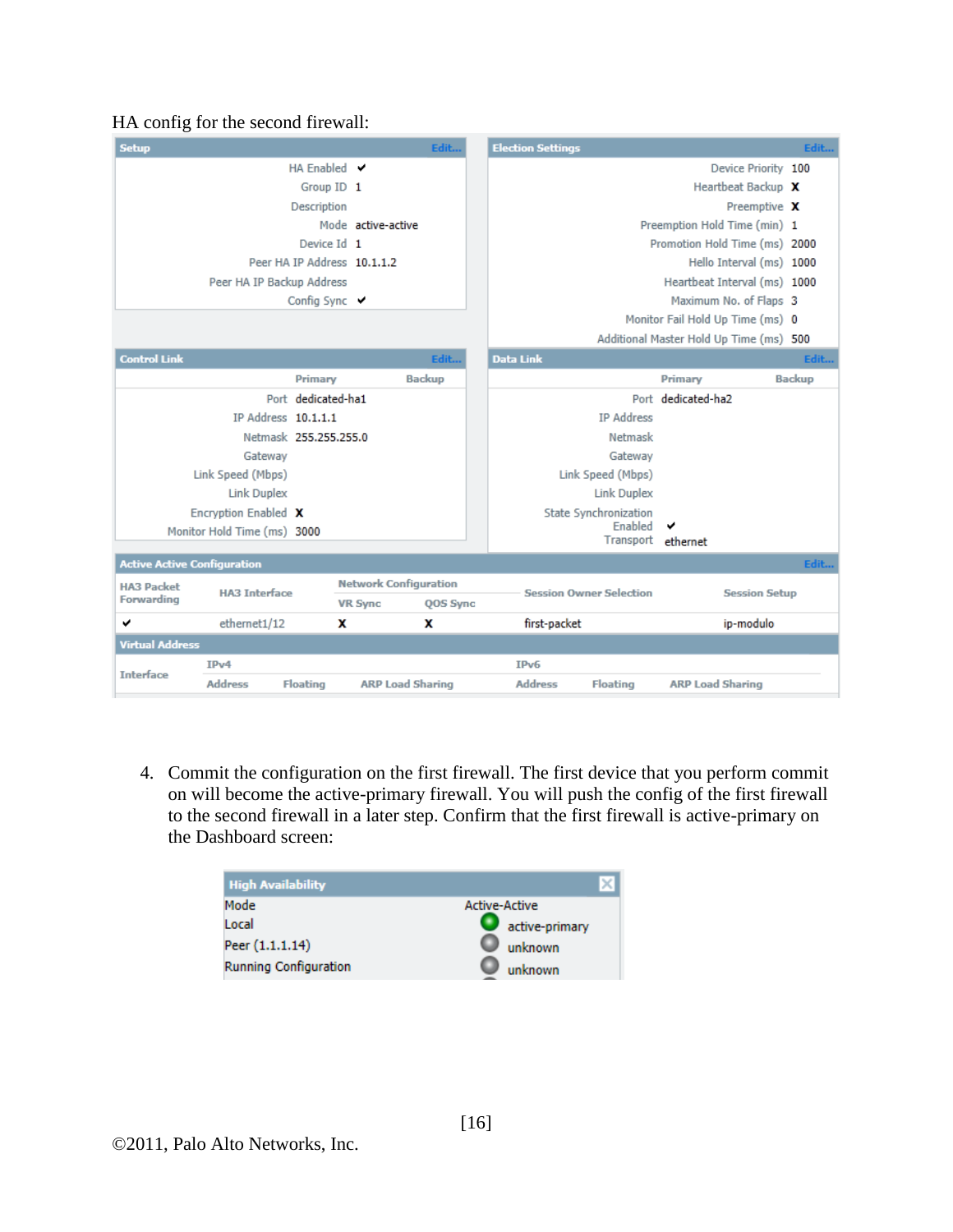5. Commit the configuration on the second firewall. After the commit completes, you will see that the second firewall is in the active-secondary state and that the configs are not synchronized:



If the second comes up as non-functional as shown in the following screenshot, then check the system log for errors.

| <b>High Availability</b> |                                         |
|--------------------------|-----------------------------------------|
| Mode                     | <b>Active-Active</b>                    |
| Local                    | non-functional                          |
| Peer (1.1.1.15)          | active-primary                          |
| Running Configuration    | not synchronized Push config to<br>peer |

6. View the HA widget on the active-primary firewall. Click "Push config to peer". After the synchronization completes, you will see the following:

| <b>High Availability</b> |                      |
|--------------------------|----------------------|
| Mode                     | <b>Active-Active</b> |
| Local                    | active-primary       |
| Peer (1.1.1.14)          | active-secondary     |
| Running Configuration    | synchronized         |

At this point, the HA configuration is complete. The next steps will be to configure policies and OSPF.

7. Confirm that you have a policy that allows traffic through the device. (Policies tab -> Security screen)

|       |      | <b>Source</b> |     |     | <b>Destination</b> |             |         |        |         |
|-------|------|---------------|-----|-----|--------------------|-------------|---------|--------|---------|
| Name  | Zone | Address User  |     |     | Zone Address       | Application | Service | Action | Profile |
| rule1 | any  | any           | any | any | any                | any         | any     |        | none    |

If you do not already have this policy in place, create one now on either firewall. The config change will be pushed to the other device during the commit process.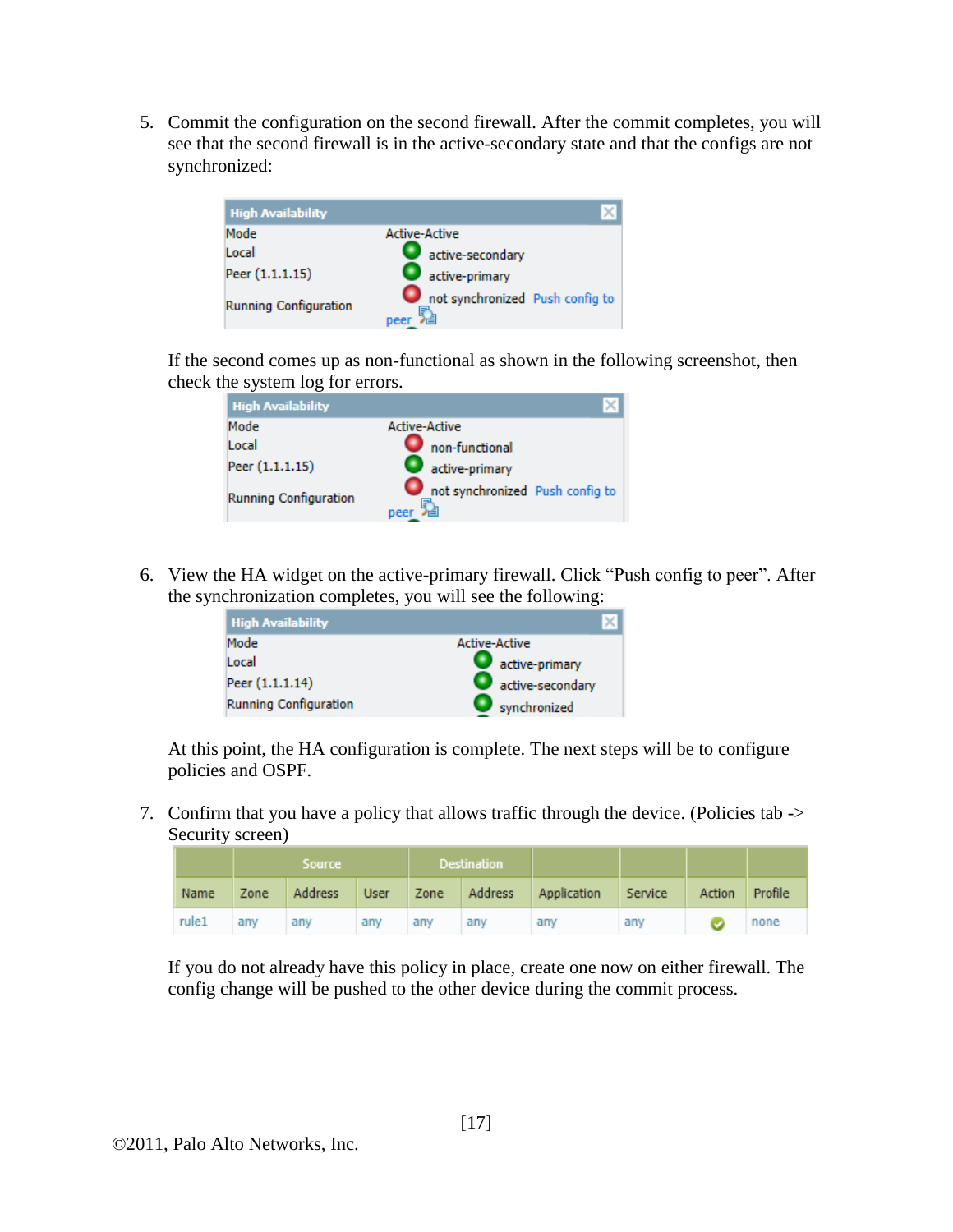Next, you will configure OSPF.

8. On the Active-Primary firewall, go to the Network tab-> Virtual Routers screen. Edit the virtual router. On the OSPF tab, enable OSPF, configure the Router ID, and create a new OSPF area, entering the appropriate area ID. In this example, area ID 0.0.0.0 is used.

| <b>General Redistribution Profiles RIP</b>  | <b>OSPF</b><br><b>BGP</b>   |                                           |     |
|---------------------------------------------|-----------------------------|-------------------------------------------|-----|
| √<br><b>Enable</b>                          | <b>Export Rules</b>         |                                           |     |
|                                             | Name                        | Path Type                                 | Taq |
| <b>Reject Default Route</b>                 |                             |                                           |     |
| √<br><b>Allow Redist Default Route</b>      |                             |                                           |     |
| Router ID 192.0.2.17                        |                             |                                           |     |
| IP Address<br><b>RFC 1583 Compatibility</b> |                             |                                           | Add |
| Areas                                       | 0.0.0.0<br>Area Id          | <b>IP Address</b>                         |     |
|                                             |                             | <b>Type Ranges Interface Virtual Link</b> |     |
|                                             | Normal $\blacktriangledown$ |                                           |     |
|                                             |                             |                                           |     |
|                                             |                             |                                           |     |

9. In the Area ID portion of the above screen, click on the Interface tab. Add all interfaces which you want to send/receive OSPF messages. In this example, all 4 traffic interfaces will be added. Configure the link type as "p2p", since there is no need for a DR or BDR to be selected on that path. Configure the costs as shown in the network diagram for this example. Once you add all the interfaces, click "Done" to complete the process of adding the area.

| Interface   | Enable | Passive | Link Type       | <b>Metric</b> | Priority | Timing                                                                              | Auth Profile | Neighbors |   |
|-------------|--------|---------|-----------------|---------------|----------|-------------------------------------------------------------------------------------|--------------|-----------|---|
| ethernet1/1 | ✔      |         | p2p             | 10            | 1        | Hello Interval: 10<br>Dead Counts: 4<br>Retransmit Intervals: 5<br>Transit Delay: 1 |              |           | ⊠ |
| ethernet1/2 | ✔      |         | p <sub>2p</sub> | 10            | 1        | Hello Interval: 10<br>Dead Counts: 4<br>Retransmit Intervals: 5<br>Transit Delay: 1 |              |           | ⊠ |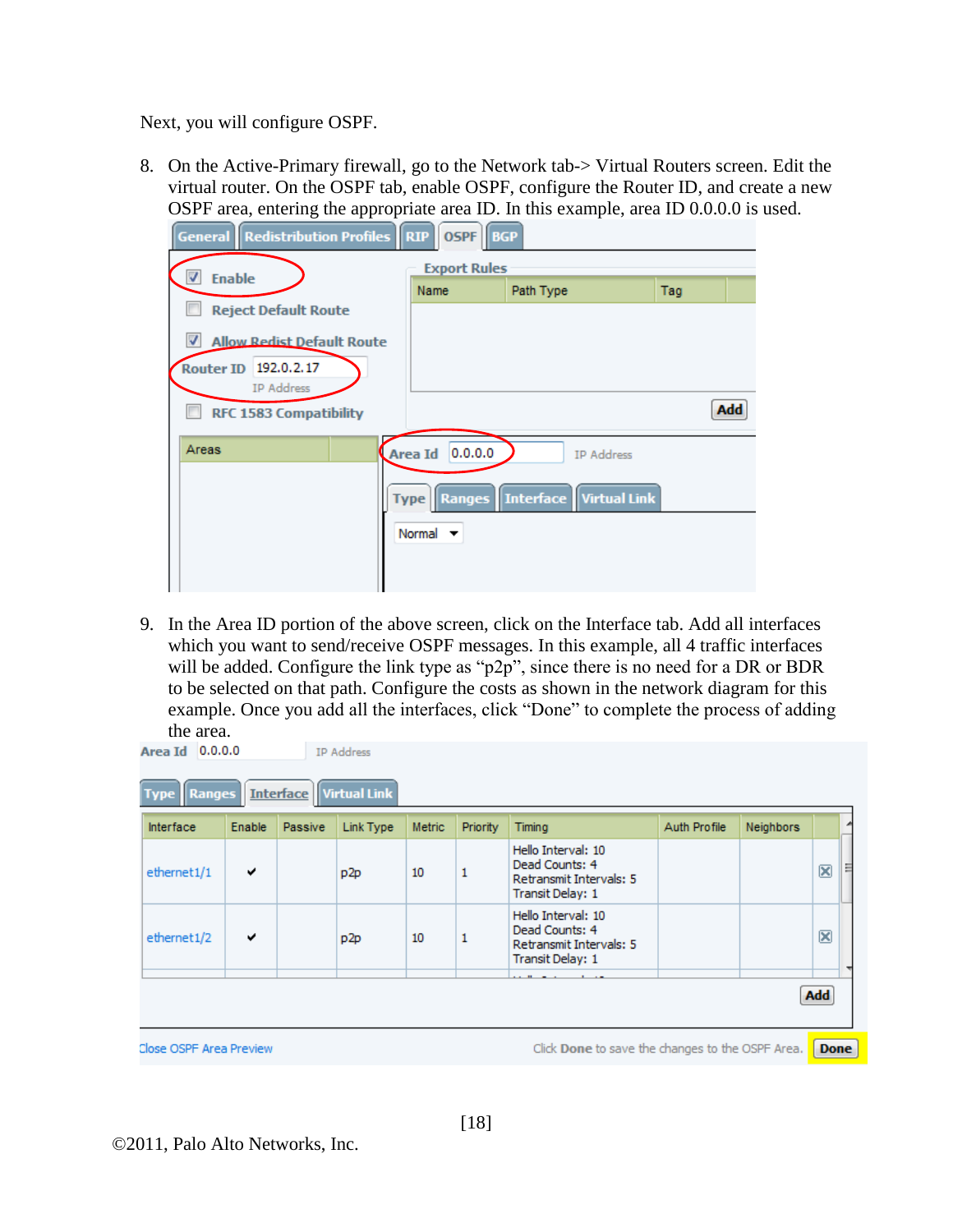- 10. Since the VR part of the configuration is not synchronized, repeat the previous two steps on the Active-Secondary firewall, specifying the proper router ID as well as a higher metric on the interfaces.
- 11. Commit the configuration on both devices since this part of the configuration is not synched automatically.
- 12. Confirm that your OSPF peers are communicating with each other. Go to the Network tab -> Virtual Router screen and click on "More Runtime Stats":

| Name    | Interfaces                                               | <b>RIP</b> | <b>OSPF</b>                                                                                                                                         | <b>BGP</b> |                              |
|---------|----------------------------------------------------------|------------|-----------------------------------------------------------------------------------------------------------------------------------------------------|------------|------------------------------|
| default | ethernet1/1<br>ethernet1/2<br>ethernet1/3<br>ethernet1/4 |            | Enabled<br>✔<br>Area Count<br>Subnet Count<br>$\overline{4}$<br>Neighbor Count 4<br>Virtual Link<br>0<br>Count<br>Virtual<br>$-0$<br>Neighbor Count |            | More Runtime<br><b>Stats</b> |

| <b>Destination</b> | Next Hop   | <b>Metric</b> | Flags          | Age  | <b>Interface</b> |
|--------------------|------------|---------------|----------------|------|------------------|
| 192.0.2.0/30       | 0.0.0.0    | 10            | $\alpha$       | 7515 | ethernet1/1      |
| 192.0.2.0/30       | 192.0.2.2  | ٥             | A <sub>C</sub> |      | ethernet1/1      |
| 192.0.2.2/32       | 0.0.0.0    | 0             | AH             |      |                  |
| 192.0.2.4/30       | 192.0.2.13 | 20            | A Oi           | 7364 | ethernet1/3      |
| 192.0.2.8/30       | 192.0.2.1  | 20            | A Oi           | 7399 | ethernet1/1      |
| 192.0.2.12/30      | 0.0.0.0    | 10            | $\alpha$       | 7515 | ethernet1/3      |
| 192.0.2.12/30      | 192.0.2.14 | 0             | A <sub>C</sub> |      | ethernet1/3      |
| 192.0.2.14/32      | 0.0.0.0    | 0             | AH             |      |                  |
| 192.0.2.16/30      | 0.0.0.0    | 10            | α              | 7515 | ethernet1/2      |
| 192.0.2.16/30      | 192.0.2.17 | 0             | A <sub>C</sub> |      | ethernet1/2      |
| 192.0.2.17/32      | 0.0.0.0    | 0             | AH             |      |                  |
| 192.0.2.20/30      | 0.0.0.0    | 10            | o              | 7515 | ethernet1/4      |
| 192.0.2.20/30      | 192.0.2.21 | ٥             | A <sub>C</sub> |      | ethernet1/4      |
| 192.0.2.21/32      | 0.0.0.0    | ٥             | AH             |      |                  |
| 192.0.2.24/30      | 192.0.2.22 | 20            | A Oil          | 7301 | ethernet1/4      |
| 192.0.2.28/30      | 192.0.2.18 | 20            | A Oi           | 7515 | ethernet1/2      |
| 192.0.2.32/30      | 192.0.2.13 | 15            | A Oil          | 7364 | ethernet1/3      |
| 192.0.2.36/30      | 192.0.2.18 | 15            | A Oi           | 7399 | ethernet1/2      |

Examine the routing tables for routes that were learned via OSPF ("O" flag):